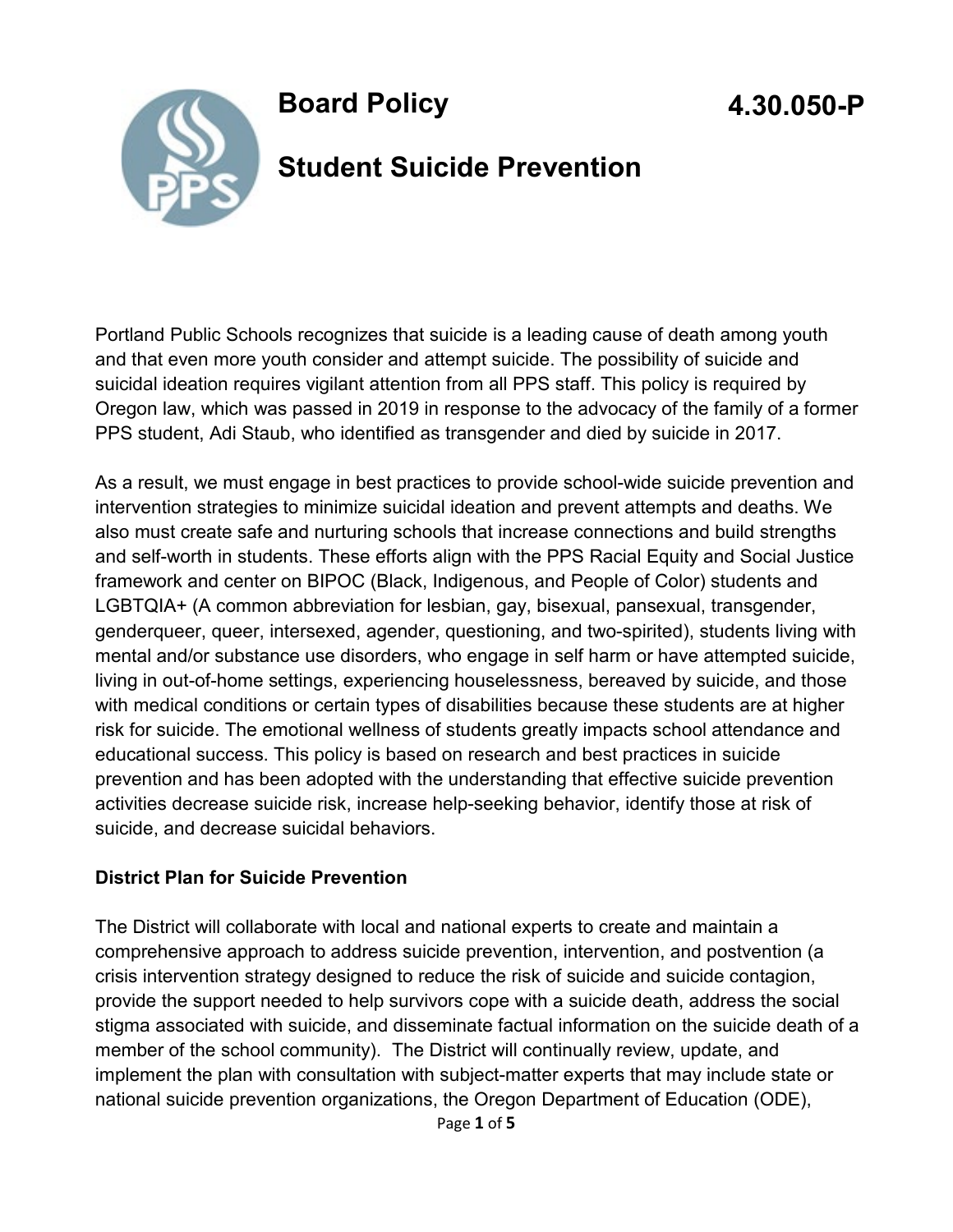

## **Board Policy**

### **Student Suicide Prevention**

school-based mental health professionals, parents/guardians, employees, students, administrators, and school board associations.

#### **The District plan shall include:**

#### 1. **Training**

- A. All PPS staff will be trained on the risk factors and warning signs of suicidal risk and on the skills to connect students, families, and staff to resources in and out of the school building. Training materials must include self-review options.
- B. All school social workers, school counselors, and school psychologists, in addition to any other school staff designated by the building administrator, shall be responsible for responding to and implementing a suicide screening after a report of suicidal risk, and they shall receive enhanced training in procedures relating to suicide prevention, intervention, mental health systems navigation, and activities that reduce risk and promote healing after a suicide.
	- a. The enhanced professional development for designated staff will include training to identify, support, and respond to groups of students at elevated risk for suicide, including those living with mental and/or substance use disorders, those who engage in self harm or have attempted suicide, those in out-of-home settings, those experiencing houselessness, American Indian/Alaska Native students, LGBTQIA+ students, students bereaved by suicide, and those with medical conditions or certain types of disabilities.
	- b. All school social workers, school counselors, and school psychologists, in addition to other school staff designated by the building administrator, will be trained on processes for re-entry into a school environment following hospitalization or behavioral health crisis<sup>1</sup>.

The plan will require that District employees act at all times within the scope of their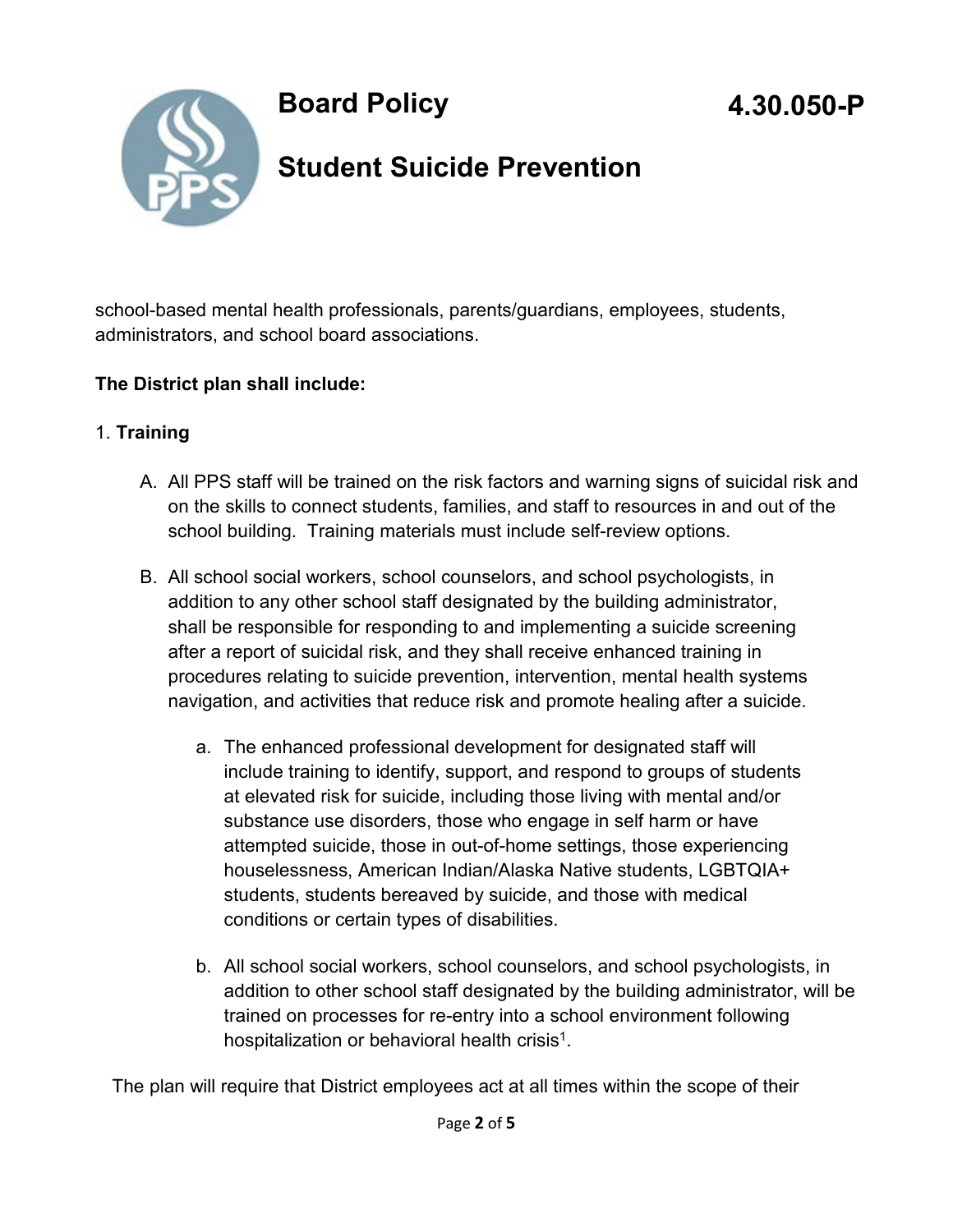



# **Student Suicide Prevention**

individual credentials and licenses and that they not deliver services or support when they do not have the credentials or license to do so.

#### **2. Youth Suicide/Mental Health Prevention Education for Students**

- A. All PPS students shall receive annually evidence-based, studentcentered suicide prevention programming that is culturally and linguistically responsive and developmentally appropriate. The suicide prevention programing will include:
	- a. The importance of safe and healthy choices and coping strategies
	- b. How to recognize risk factors and warning signs of mental disorders and suicide in oneself and
	- c. Help-seeking strategies for oneself or others, including how to engage school resources and refer friends for help. In addition, schools may provide supplemental small group suicide prevention programming for students.
	- d. Opportunities for students to practice suicide prevention skills.

B. Suicide prevention materials and curriculum options must be reviewed annually by a multi-disciplinary group, consisting of administrators, parents, teachers, school-employed mental health professionals, representatives from community suicide prevention services, and other individuals with expertise in youth mental health, under the administration of a District prevention staff member.

These reviews should include data from surveys including but not limited to the National Youth Risk Behavior Survey and the PPS Successful Schools Survey.

#### **3. Requirement that Every School Has its Own Suicide Prevention Plan**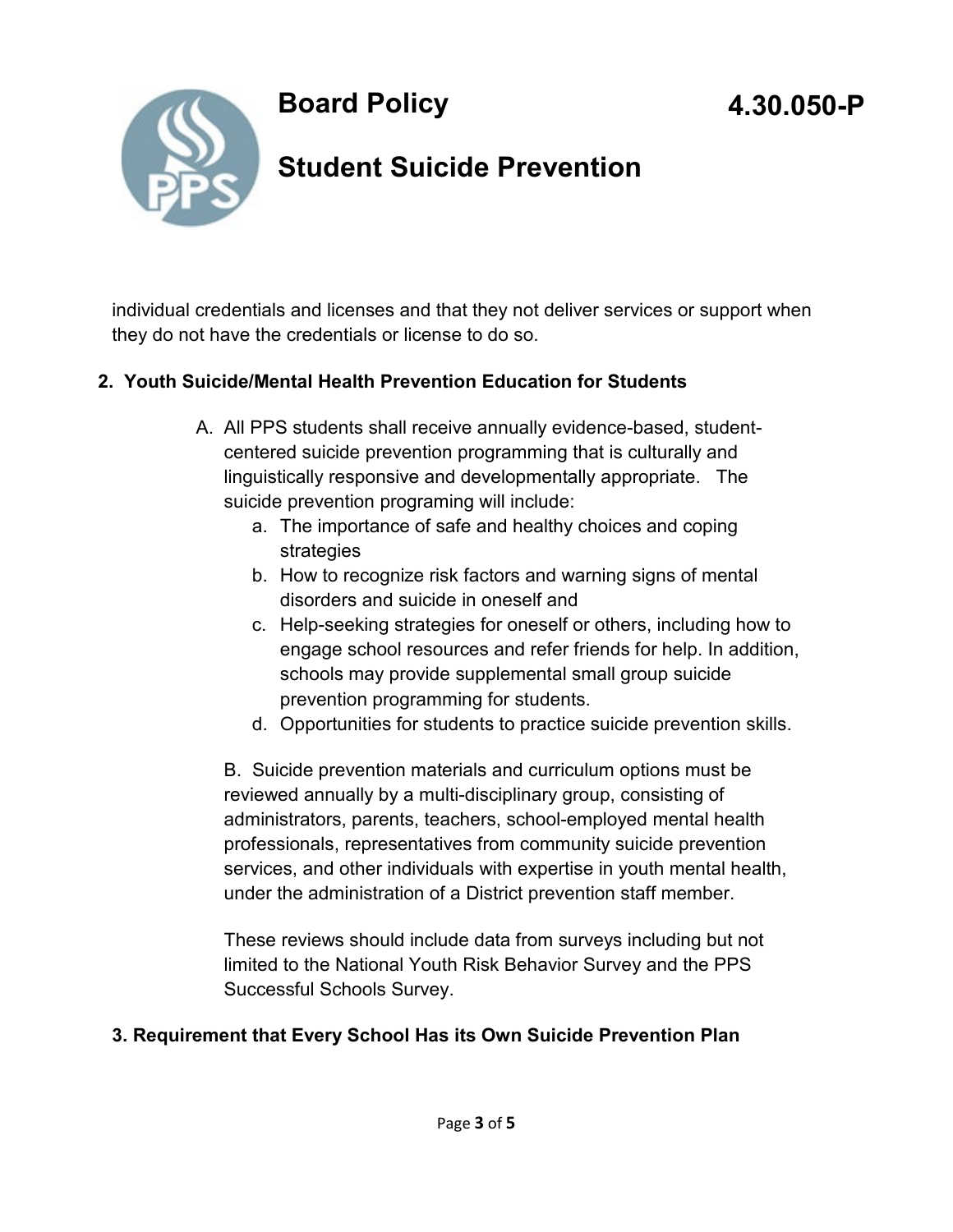**Board Policy** 



# **Student Suicide Prevention**

- A. School-based suicide prevention plans shall include but are not limited to the following components:
- One or more suicide-prevention point(s) of contact
- Scheduled staff training on suicide prevention
- Scheduled student health and wellness education, suicide prevention curriculum, and social emotional learning
- Opportunities for students to feel seen, heard, and valued through the development of racial, cultural, and/or other identity groups
- Defined school-based resources and referral processes to support students facing documentation status, housing and food insecurity, health care, and other concerns that increase suicide risk
- System for tracking school-specific suicide screenings and referrals and
- Training of school-specific staff members in postvention supports including contacting the Student Success and Health Department after a suicide death in your school program.

#### **4. Tracking and Accountability**

- A. The District's Student Success and Health Department will:
	- a. Be the office of record for suicide screenings and provide consultation
	- b. Organize the annual suicide prevention staff training
	- c. Identify and support the suicide prevention point of contact for each school program
	- d. Maintain an inventory of the suicide prevention curriculum/plan at each PPS school via the school-based suicide prevention point of contact
	- e. Provide crisis response and best practice postvention recovery supports for schools experiencing a suicide

#### **5**. **Notification and Family Engagement/Education**

All students, families, employees, and contractors and volunteers who provide services to students will be notified annually of this policy, suicide prevention best practices for families, paths to an informal discussion of concerns about actions related to suicidal